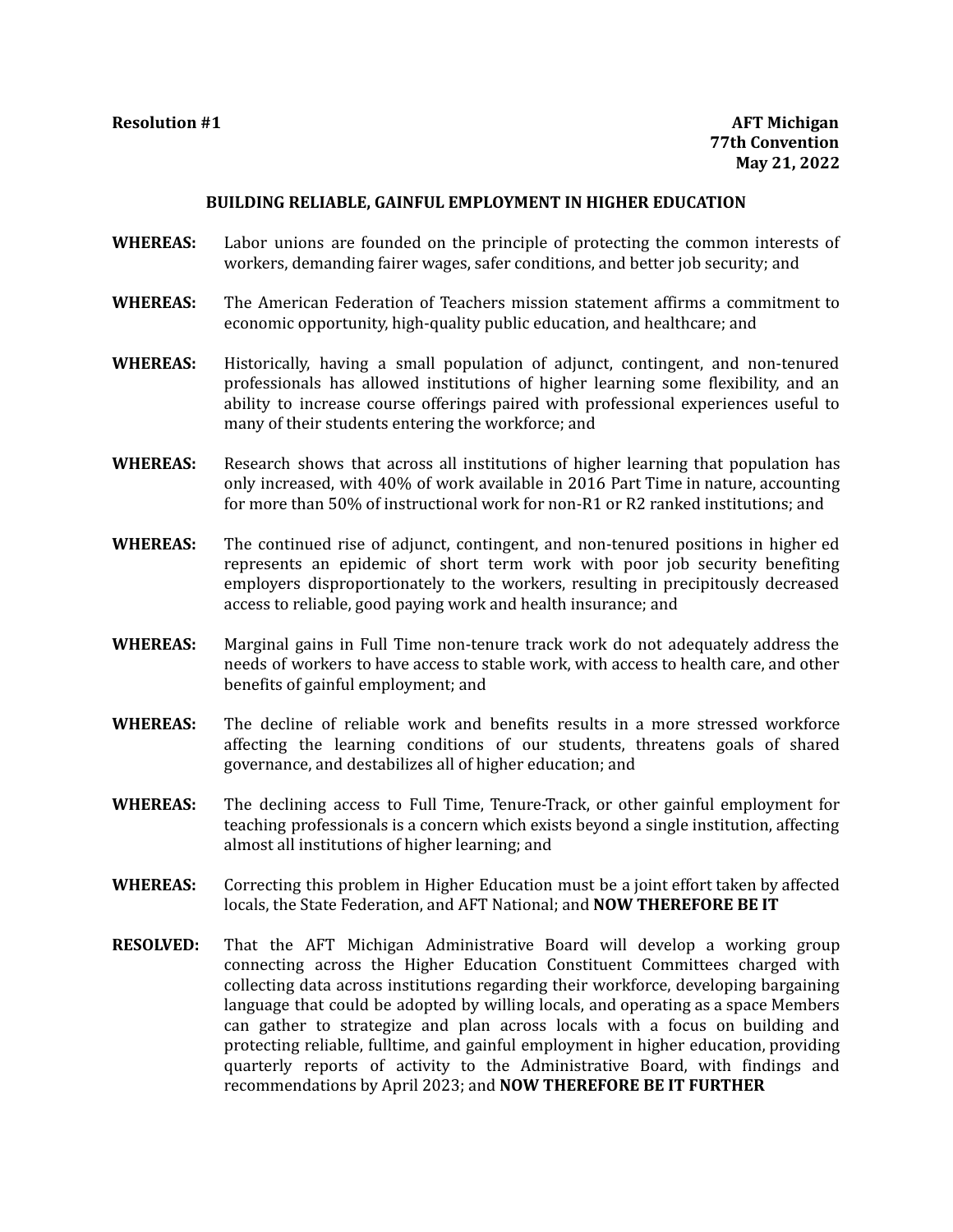- **RESOLVED:** That this working group will help develop a state-wide platform driven by member input regarding the needs of the Membership in Higher Education addressing their needs for insurance, access to safer conditions, pay parity across work categories, and better job security, to be released by August 2023 and advocated for publicly by AFT Michigan; and **NOW THEREFORE BE IT FURTHER**
- **RESOLVED:** AFT Michigan shall dedicate time, energy, and financial resources in its legislative agenda to find allies, strategies, and legal methods to hold institutions of Higher Education accountable to higher standards for numbers of tenured, tenure track, full time professionals at all institutions of higher education, and protecting employment levels and responsibilities for professionals currently employed full time, making such recommendations subject to the approval of the AFT Michigan Administrative Board; and **NOW THEREFORE BE IT FINALLY**
- **RESOLVED:** That the American Federation of Teachers in Michigan stands with all professionals in higher education, having a dedicated goal of raising the standards of working conditions, access to gainful, reliable employment, and insurance.

Submitted by: EMU Federation of Teachers #9102 Association of Adjunct Faculty at MCC #6533 UM Lecturers' Employee Organization #6244 WSU AFT-AAUP #6075 WSU Union of Part-Time Faculty #477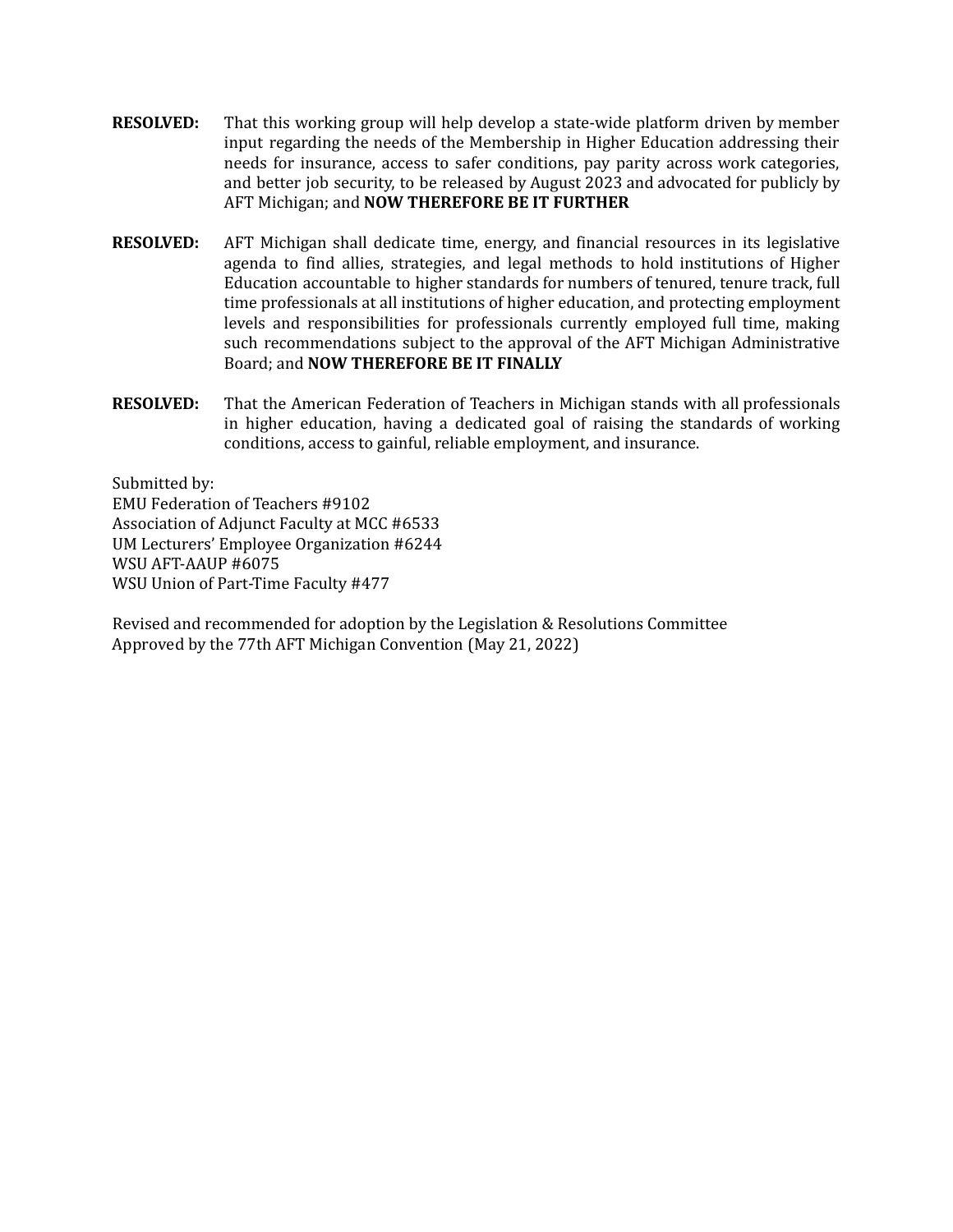# **PHYSICIAN ASSISTANTS AND EXPANDING ACCESS TO MENTAL HEALTH CARE**

- **WHEREAS:** There is a critical need to expand access to mental health care across Michigan; and
- **WHEREAS:** Senate Bill 191 would add Physician Assistants, Certified Nurse Practitioners, and Clinical Nurse Specialists to the Mental Health Code and allow them to refer patients for evaluation by a psychiatrist; and
- **WHEREAS:** SB 191 is supported by a long list of bipartisan co-sponsors; and
- **WHEREAS:** This bill passed the Michigan Senate in 2021 and is in the House Health Policy Committee; and **NOW THEREFORE BE IT**
- **RESOLVED:** That AFT Michigan supports legislation that improves health care access and Physician Assistant practice; and **NOW THEREFORE BE IT FINALLY**
- **RESOLVED:** That AFT Michigan will work with state legislators to move SB 191 forward to a vote in the Michigan House of Representatives.

Submitted by:

Jill Hasen, United Physician Assistants of Michigan Medicine #5297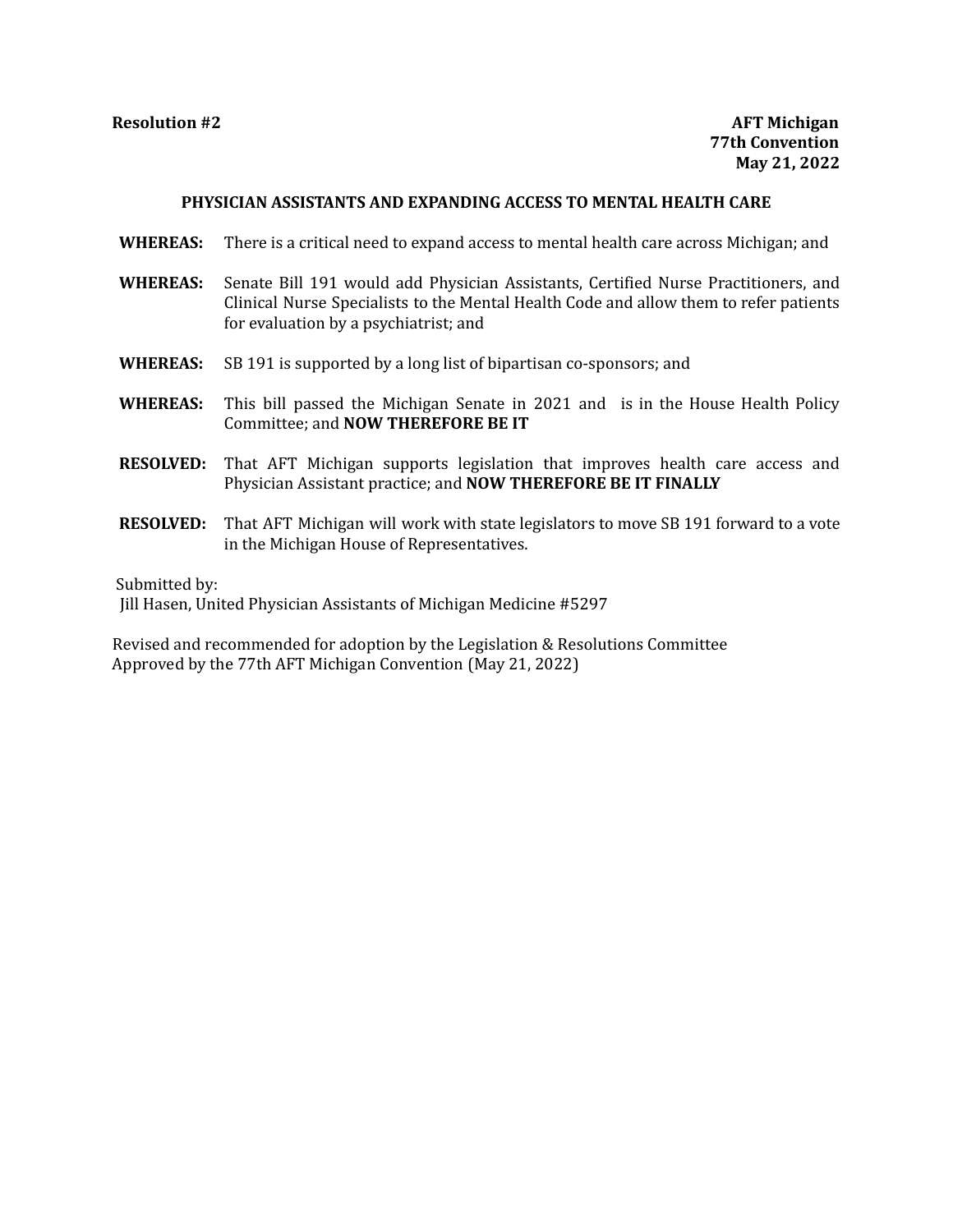# **RESOLUTION IN SUPPORT OF BLACK FARMERS**

- **WHEREAS:** Since 1920 the number of black owned farms has dramatically decreased from over one million to forty-nine thousand (49,000), taking black food production in this country from 15% to food production to 1.4%, one hundred years later; and
- **WHEREAS:** Long-standing discriminatory policies at the USDA and documented difficulties receiving business loans have created insurmountable obstacles to black owned farms and farmers; and
- **WHEREAS:** In 2020 the USDA approved farm loans for 37% of black applicants and 71% of white applicants, providing further evidence of discrimination in accessing loans, support and resources for black farmers; and
- **WHEREAS:** Disadvantaged farmers were identified in Pres. Joe Biden's 2021 law entitled the American Rescue Plan to receive 4 billion dollars in debt forgiveness to rectify decades of unfair treatment by the USDA; and
- **WHEREAS:** Many black farmers are facing foreclosure due to a lack of access to adequate funding; and
- **WHEREAS:** Class action lawsuits have stalled federal assistance to disadvantaged farmers claiming these funds are discriminatory to white farmers, meanwhile black farmers that are otherwise approved for debt forgiveness are struggling to fund crops and equipment; and
- **WHEREAS:** This stalling tactic to divert funds away from black farmers and eliminate competition is an injury to all Americans as the threat to lose part of our history with the threat of losing black farmers and causes an undue burden on food production as the cost of food rises at an alarming rate in this country; and **NOW THEREFORE BE IT**
- **RESOLVED:** That AFT Michigan acknowledges this denial of aid to black farmers as a continuation of systemic racism and oppression for black farmers across the country; and **NOW THEREFORE BE IT FURTHER**
- **RESOLVED:** That AFT Michigan stands in solidarity with black farmers and the National Black Farmers Association. and join them in calling for an immediate end of this filibuster style class action lawsuit; and **NOW THEREFORE BE IT FINALLY**
- **RESOLVED:** That AFT Michigan will publicly support black farmers in their attempt to secure overdue funding and debt forgiveness.

Submitted by:

Lakia Wilson-Lumpkins, Detroit Federation of Teachers #231 Jason Posey, Detroit Federation of Teachers #231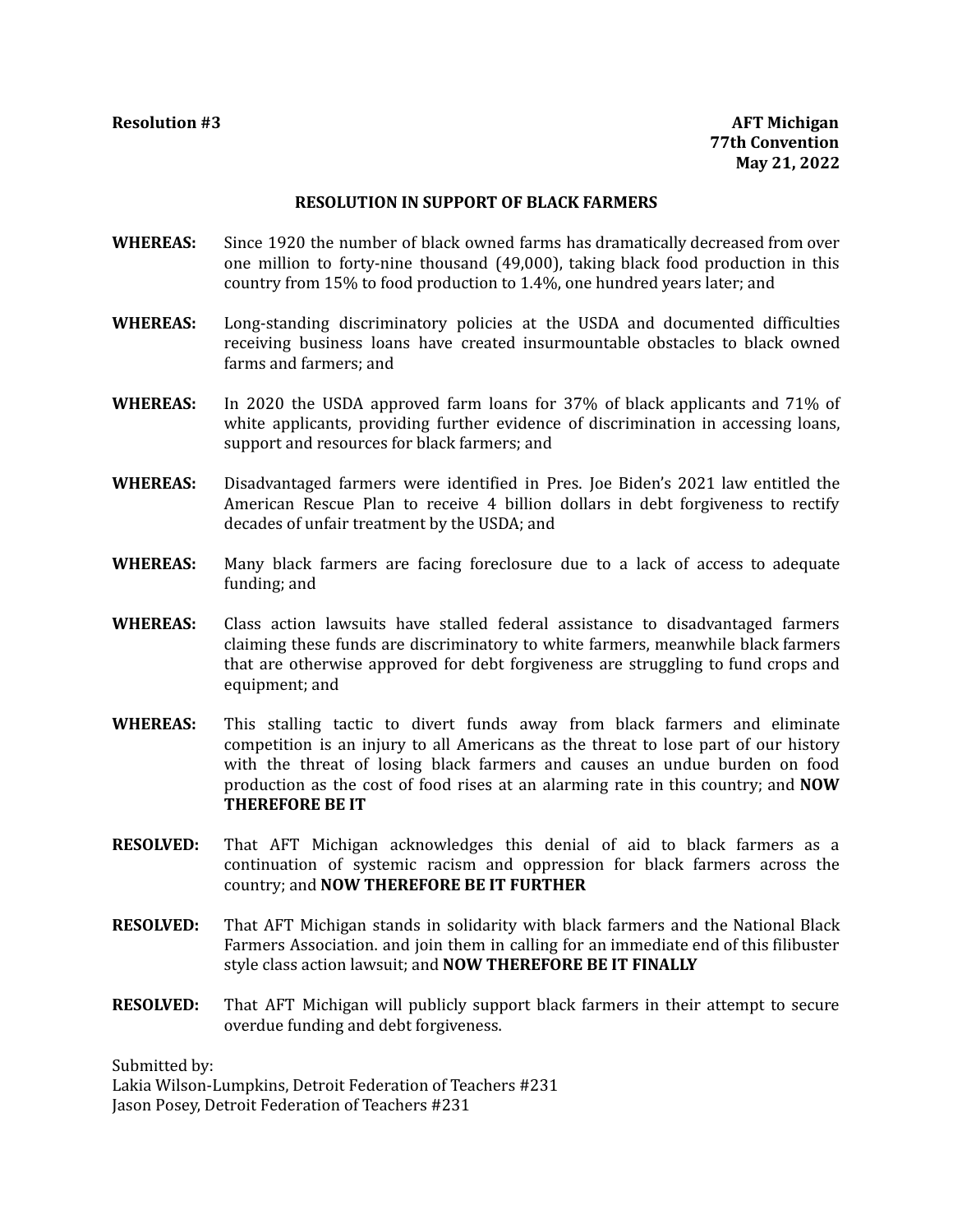Marcus Walton, Detroit Federation of Teachers #231 Crystal Lee, Detroit Federation of Teachers #231 Robin Jennings, Detroit Federation of Teachers #231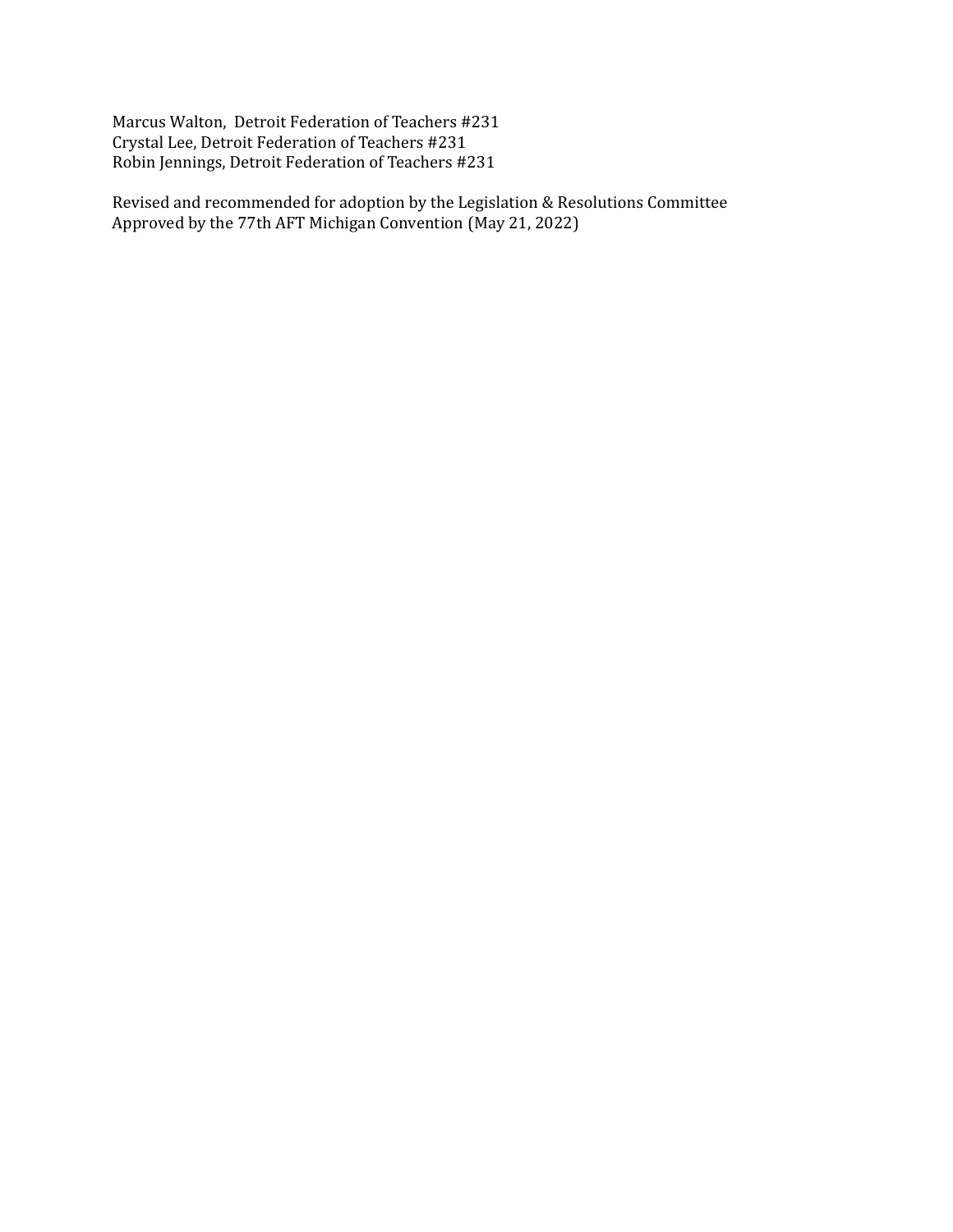## **TEACHER AND SCHOOL STAFF SHORTAGE**

- **WHEREAS:** In the United States and the State of Michigan public Schools have reached a serious shortage of teachers and school support staff resulting from escalating teacher turnover and staff exiting the profession at alarming rates; and
- **WHEREAS:** Teacher turnover is nearly double that of other occupations, reaching 30% of teachers leaving their profession within five years compared to 16% of engineers and 19% of nurses and lawyers; and
- **WHEREAS:** While stressors related to the Pandemic have exacerbated this problem, this crisis has been looming over the profession for several years. Political brawling over issues like teaching honest history, punitive testing and evaluation practices, restrictions to professional autonomy and unreasonable documentation expectations have been pushing educators out of the public schools for years now; and
- **WHEREAS:** These issues compound many of the traditional issues that cause teachers to change districts or leave the profession all together. Poor compensation, a lack of professional respect, inadequate practical preparation to enter the classroom, a lack of support for new teachers, a sense of isolation at all levels of the profession and a real fear for one's own physical safety in many environments across education are all cited by teachers as reasons they chose to leave education; and
- **WHEREAS:** The shortage of educational staff is a general issue, there is an even more pronounced problem with the diversity of the workforce. Educators in math, Science and CTE groups are severely lacking. People of color and diverse ethnicity are very under represented across the country. Nearly 80% of educators are non-hispanic whites, fewer than 10% are black, less than one third are male, LGBTQ represenation is small and is threatened in many states across the nation. All these statistics serve a student body that is now less than 47% white; and
- **WHEREAS:** Teachers and paraprofessionals are the most important in-school factors in determining success in a child's education, the country and state have done little to recruit, train or retain enough staff to meet the needs of all students. These shortages are affecting non affluent districts and students in impoverished areas more substantially than in affluent suburban areas. This has led to, and will continue to diminish efforts to provide an equitable education for these children; and
- **WHEREAS:** The shortage problem can be reduced to three primary categories that need to be addressed.
	- 1. Recruitment, preparation and support in the early years of practice.
	- 2. Working conditions including voice, evaluation, career advancement and safety.
	- 3. Compensation and professional respect; and **NOW THEREFORE BE IT**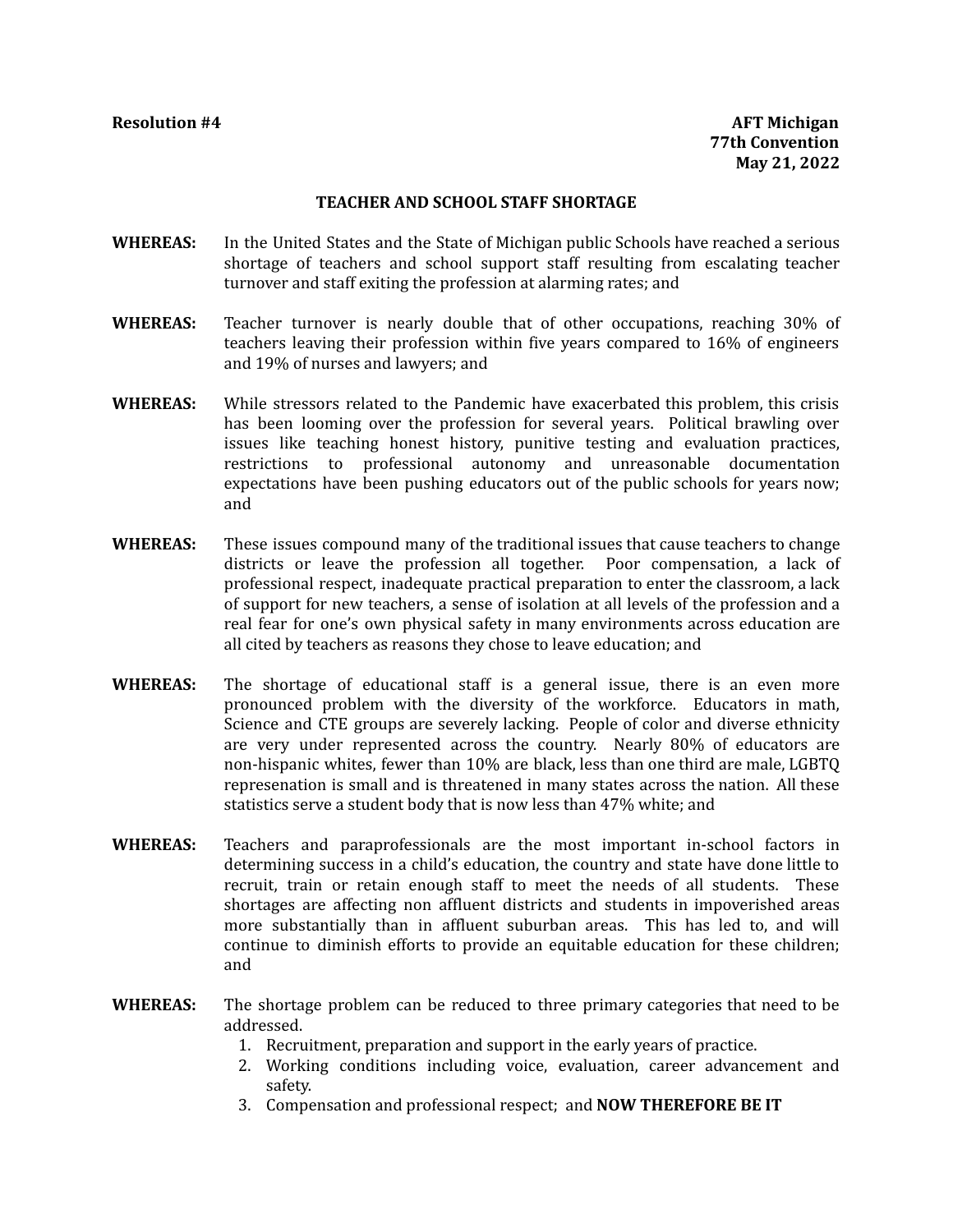- **RESOLVED:** That AFT Michigan will promote realistic and relevant teacher preparation programs focusing on paid teacher apprenticeship programs promoting partnerships between teacher preparation institutes and schools in need of staff; and **NOW THEREFORE BE IT FURTHER**
- **RESOLVED:** That AFT Michigan will work to promote the increased diversification of the education workforce by focusing recruitment and funding in areas of need and in "grow your own" programs for students and non-teaching staff who wish to advance to certified teaching status; and **NOT THEREFORE BE IT FURTHER**
- **RESOLVED:** That AFT Michigan will work with legislators at the state and federal levels to create and fund robust and timely debt forgiveness programs especially for candidates that work in hard to staff districts and job categories; and **NOW THEREFORE BE IT FURTHER**
- **RESOLVED:** That AFT Michigan will work to support bargaining and develop programs to advance teaming opportunities and mentoring programs to support new teachers and experienced staff in need of assistance. The union will develop bargaining strategies that allow for smaller class sizes, more planning time, better opportunities for teacher collaboration and peer observation amongst all staff; and **NOW THEREFORE BE IT FURTHER**
- **RESOLVED:** That AFT Michigan will actively work at the federal, state and local levels to reduce the amount of paperwork all staff are required to do that does not directly contribute to the day-to-day work responsibilities of the educator. Data collection and reports should not interfere with the teacher's ability to do their job. Investment in technology that can generate the data necessary should become a priority; and **NOW THEREFORE BE IT FURTHER**
- **RESOLVED:** That AFT Michigan will work with the state to reduce students' assessments that are not formative. Districts should embrace more authentic classroom assessments that better reflect what students know and are able to do. The current "test and punish" models are inefficient, burdensome, punitive and often unfairly label students in a harmful way; and **NOW THEREFORE BE IT FURTHER**
- **RESOLVED:** That AFT Michigan will continue to advocate for an expansion of teacher voice in schools through collective bargaining and union led professional development opportunities; and **NOW THEREFORE BE IT FURTHER**
- **RESOLVED:** That AFT Michigan will aggressively promote the integration of the Community Schools model as a means of addressing the wrap-around needs of students and staff. The pandemic has made these needs even more pronounced than ever before. Failure of communities to meet the social emotional needs of children have led to an increase in trauma related behaviors and it has led to an unsafe environment for students and staff to work and learn in. The best way to address these issues is to front-load the solutions by providing school based programs that provide the assistance needed for improved student and staff well-being; and **NOW THEREFORE BE IT FURTHER**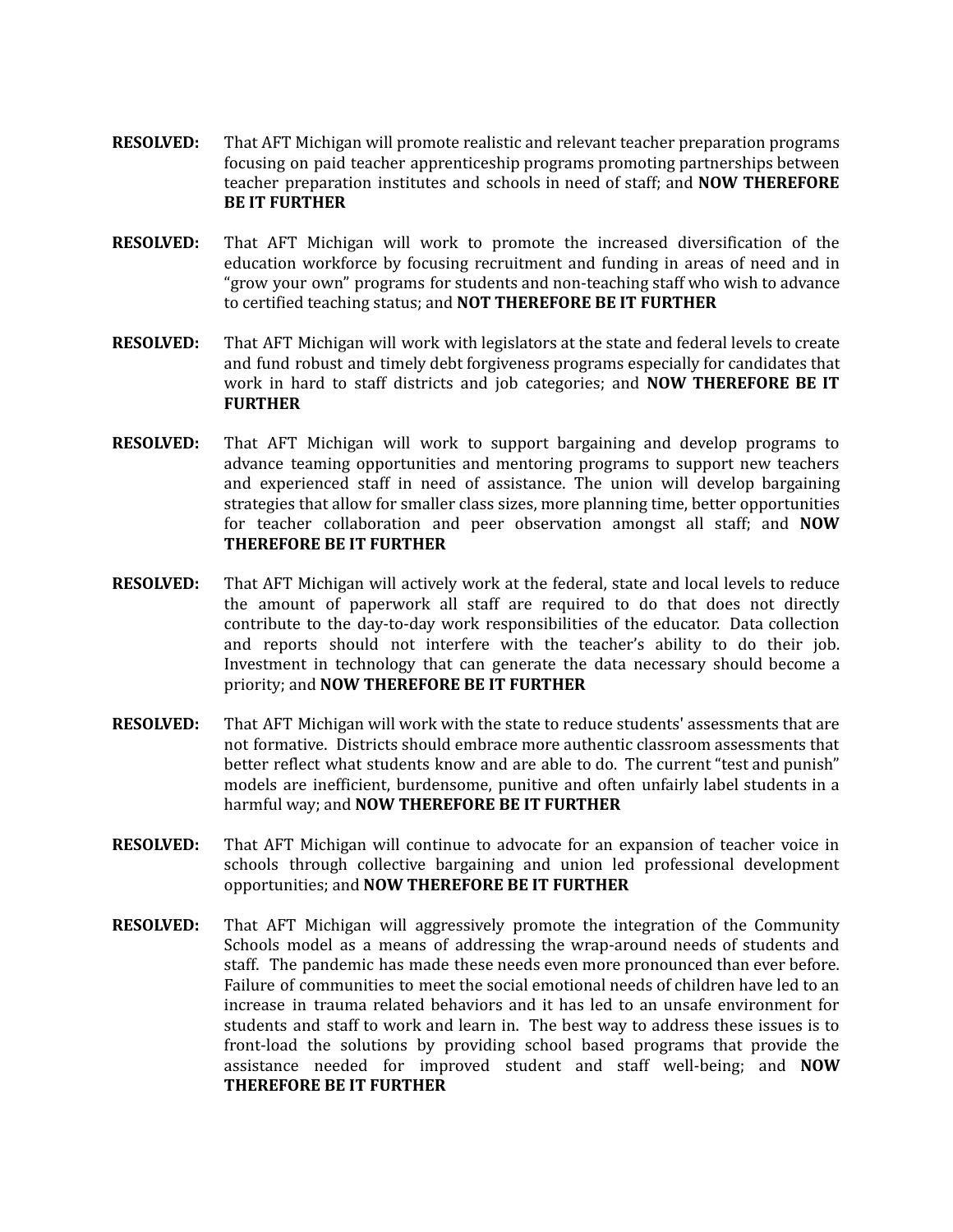- **RESOLVED:** That AFT Michigan will work with legislators to find ways to reduce the cost of Health care to districts and staff. Co-op programs, individual contribution Co-op programs, individual contribution reductions with a goal of having affordable health care that do not exclude low wage employees from being able to participate in employer provided programs; and **NOW THEREFORE BE IT FURTHER**
- **RESOLVED:** That AFT Michigan will develop innovative ways to build advancement opportunities into education professions and give all employees a chance to grow and advance. It is important not to lower the standards of the profession as more pathways to entering it are created. The union must develop expanded opportunities to become an educator while it continues to strengthen the professional reputation and standards of all educators. It is imperative that educators work to make this a more attractive profession to attract, recruit and retain candidates and thus regain the respect it deserves in a political environment that does not wish to do so; and **NOW THEREFORE BE IT FINALLY**
- **RESOLVED:** That AFT Michigan will promote the concept that every worker in our schools should have a living wage. Tangible compensation including fair wages and attractive affordable benefits are critical to maintaining a viable workforce. Salaries must be responsive to cost of living increases and need to have minimum wage provisions and minimum hour provisions to protect benefit eligibility.

Submitted by:

Lincoln Stocks, Eastpointe Federation of Educators Local 698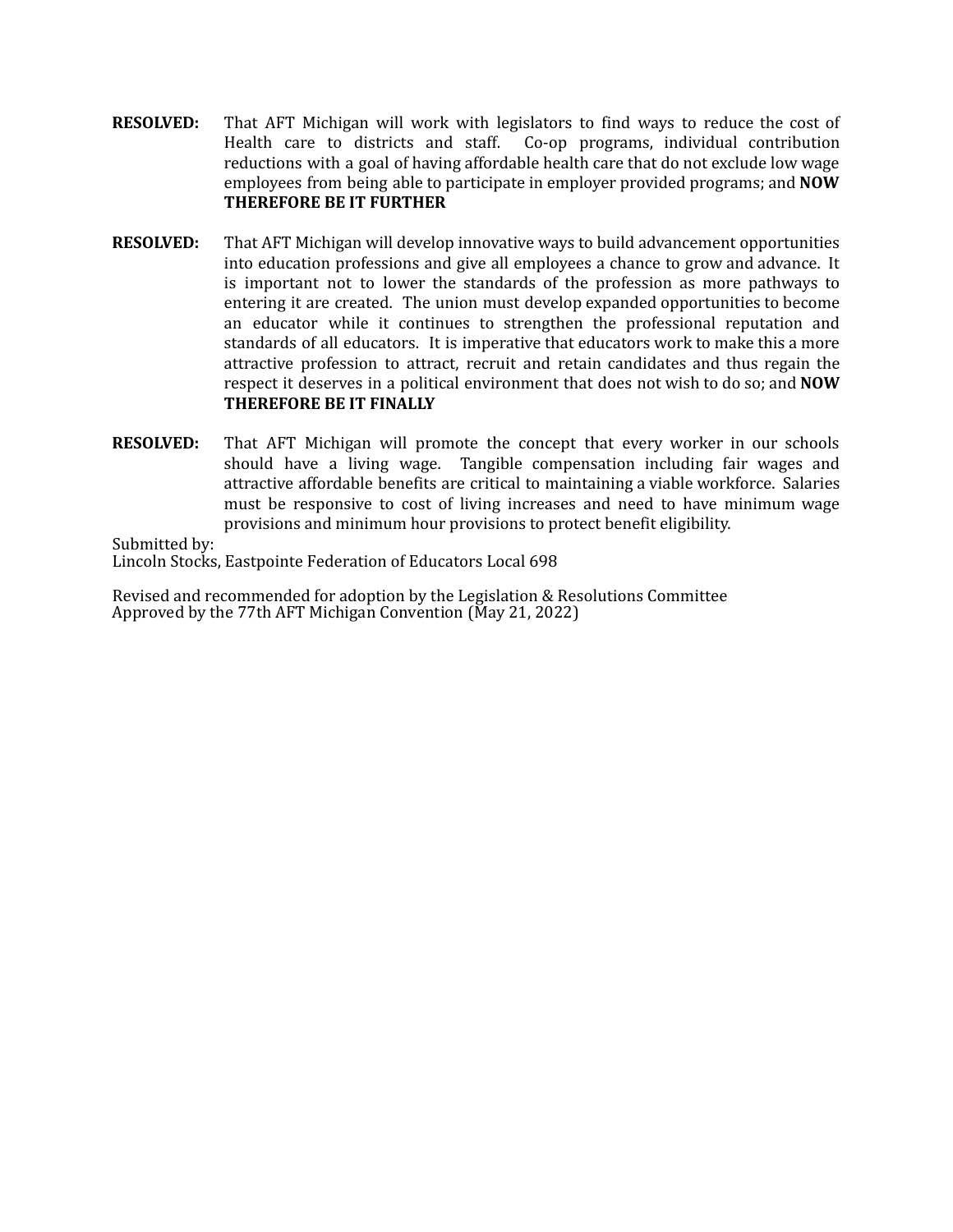# **BUILDING A SUPPORT STAFF TO TEACHER CAREER LADDER TO STRENGTHEN OUR SCHOOL COMMUNITIES**

- **WHEREAS:** Michigan is facing a worsening teacher shortage and struggling to develop teachers reflective of our diverse student population; and
- **WHEREAS:** Support staff including paraprofessionals, teaching assistants, interpreters, aides, bus drivers, and other school-related personnel, work with students every day in schools across our state and creating pathways for them to attain teacher certification can help build and develop Michigan's teaching force; and
- **WHEREAS:** Support staff are instrumental in our school communities and should be supported and given opportunities for career advancement that include financial and professional support; and
- **WHEREAS:** Barriers to certification, including certification preparation and ongoing support, disproportionately impact Black, Indigenous, and other people of color (BIPOC) educators who are underrepresented as teachers in our classrooms statewide; and
- **WHEREAS:** By building career ladders that support and fund a certification and development pipeline for school support staff we can both increase the number of BIPOC educators in classrooms and help districts stabilize their workforce; and **NOW THEREFORE BE IT**
- **RESOLVED:** That AFT Michigan will create a platform focused on strategies for addressing the teacher shortage, particularly highlighting the importance of career development opportunities for support staff; and **NOW THEREFORE BE IT FURTHER**
- **RESOLVED:** AFT Michigan will support cross-constituency collaboration focused on collecting information and assessing proposed legislation and policies, existing pathways programs, and initiatives to support career development; and **NOW THEREFORE BE IT FURTHER**
- **RESOLVED:** AFT Michigan will work with K-12 locals to get career development and funding language in local collective bargaining agreements; and **NOW THEREFORE BE IT FURTHER**
- **RESOLVED:** AFT Michigan will support and build out a mentorship program to provide community and resources for support staff navigating career ladder programs and opportunities; and **NOW THEREFORE BE IT FINALLY**
- **RESOLVED:** AFT Michigan will prioritize legislation that provides funding and structures for support staff seeking to move along the career ladder and become teachers.

Submitted by:

Donna Jackson, Detroit Federation of Paraprofessionals #2350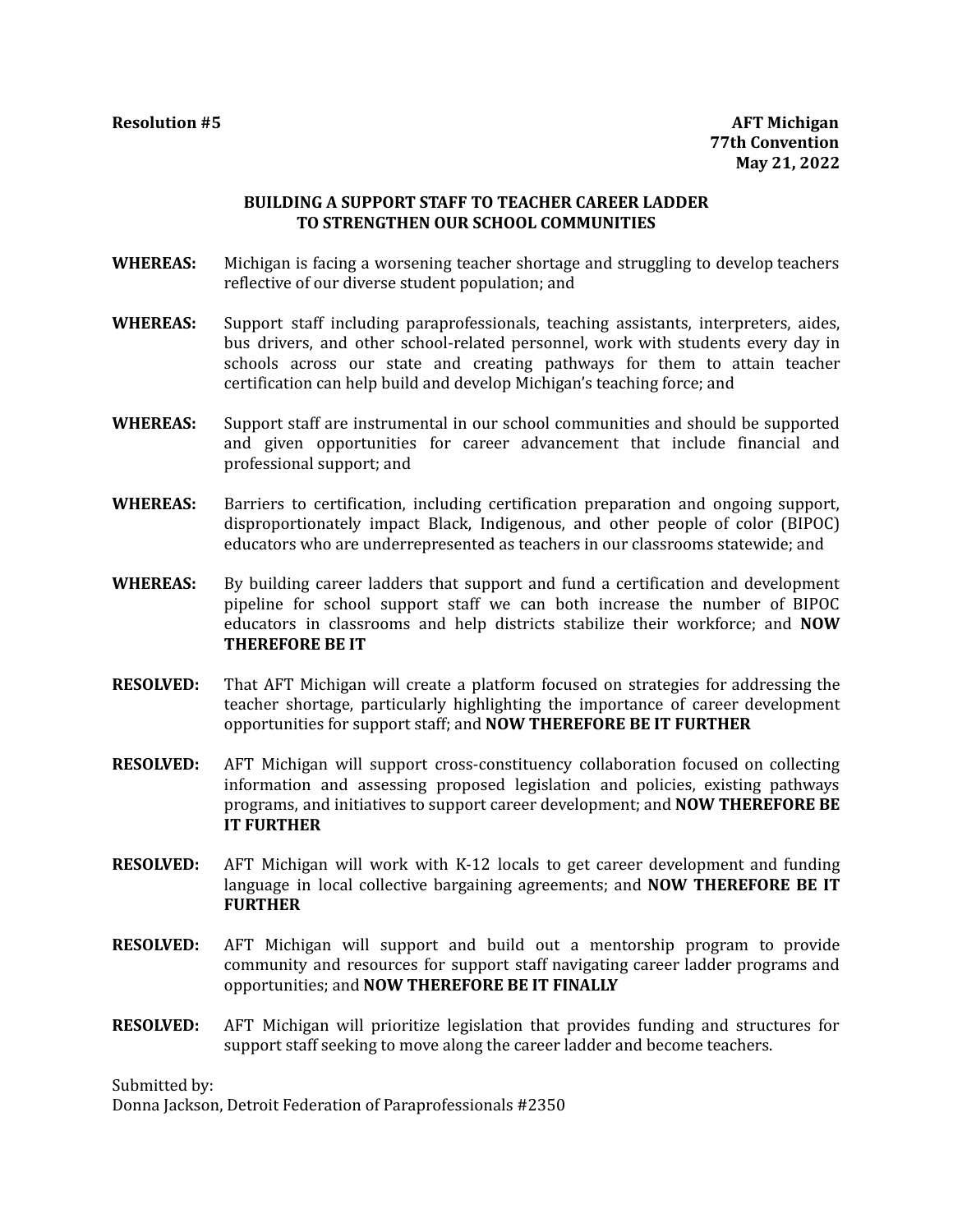Jeff Whittle, Macomb ISD Federation of Paraprofessionals #6216 Lakia Wilson-Lumpkins, Detroit Federation of Teachers #231 Lincoln Stocks, Eastpointe Federation of Educators #698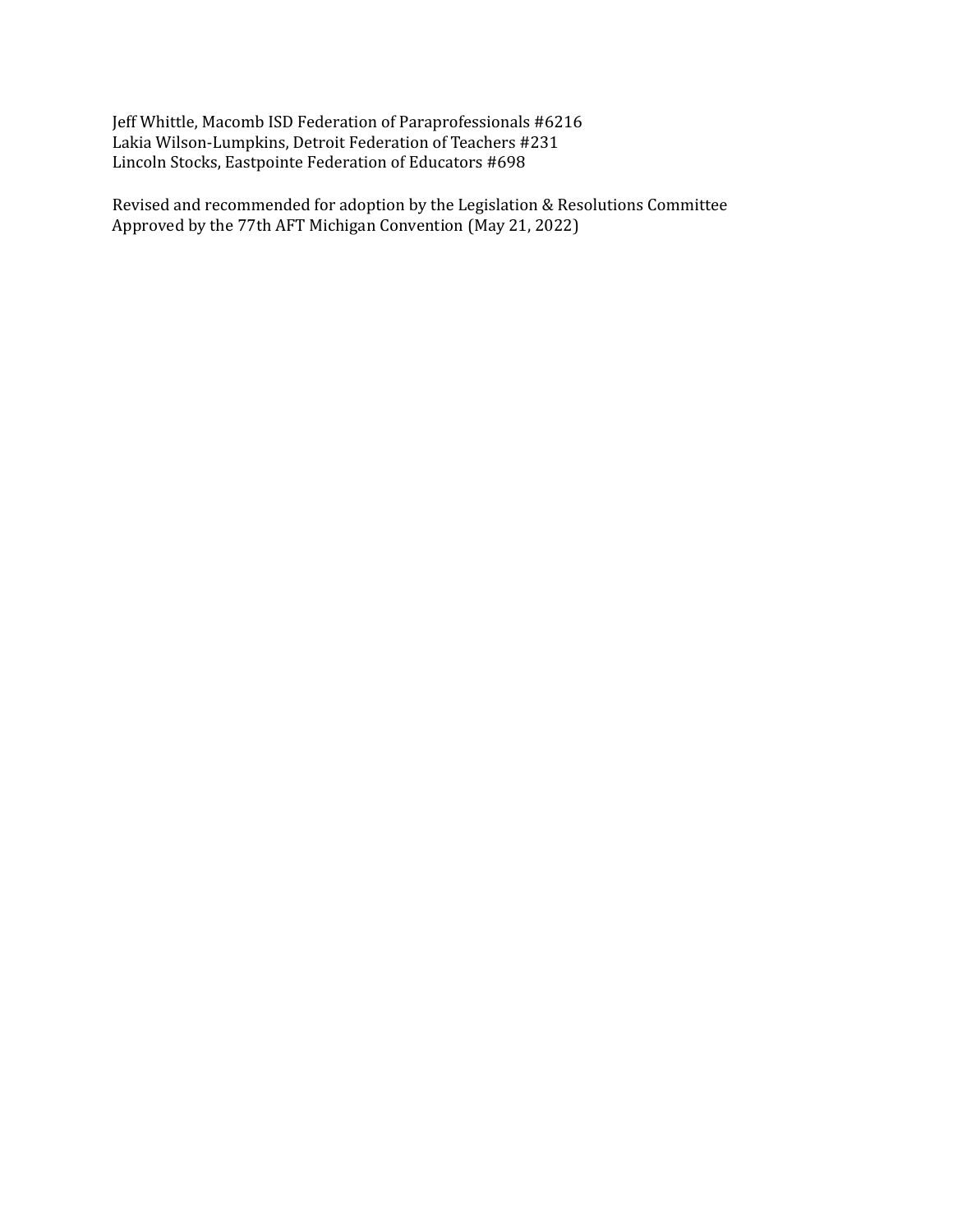# **WALTER BERGMAN HUMAN RIGHTS AWARD STUDENT ADVOCACY CENTER OF MICHIGAN**

- **WHEREAS:** The Student Advocacy Center of Michigan (SAC) is a statewide organization working collaboratively with underserved students, and their families, to stay in school, realize their rights to a quality public education, grow and experience success; and
- **WHEREAS:** Founded in 1975, SAC believes that every child is worthy of a quality education, a robust public education is a human right and essential to a thriving democracy, and that students' voices are essential in all endeavors. They work towards a vision of "every student in school, supported and engaged" through individual cases, community work, and system-wide change; and
- **WHEREAS:** SAC has created a robust Know Your Rights resource hub to help students and families navigate the education system focused on school discipline, special education, homelessness, immigrant and English language learners, pregnant and parenting teens, foster care, and GED and alternatives. SAC's Statewide Helpline is available for caregivers, school staff, caseworkers, and other professionals to reach out for no-cost support and education advocacy advice, making support and advocacy accessible for many; and
- WHEREAS: To support educators in this work, SAC has created tools like their ["School Discipline](https://docs.google.com/document/d/1nsDy1oYI71wkdrA59IDpzw69rB1YkN11_yX5xBHlWL8/edit)" [Bias Mental Checklist and Reframe"](https://docs.google.com/document/d/1nsDy1oYI71wkdrA59IDpzw69rB1YkN11_yX5xBHlWL8/edit) to help educators examine their own practices and implement change at the classroom level. Along with opportunities for training, development, and partnership for districts, educators; and
- **WHEREAS:** Student Advocacy Center's [Rethink Discipline Toolkit](https://www.studentadvocacycenter.org/rethink-discipline-toolkit/) helps districts and educators understand and engage in rethinking discipline through revisions of school codes, student interventions, and adhering to the [7 factors outlined in Michigan's Rethink](https://docs.google.com/document/d/1L2d72P8v-NQPAMLQ_Fyju8CdiKtfw7RD8Yx1okSqgbs/edit) [Discipline laws](https://docs.google.com/document/d/1L2d72P8v-NQPAMLQ_Fyju8CdiKtfw7RD8Yx1okSqgbs/edit) that went into effect in 2017; and
- **WHEREAS:** SAC has worked with educators at Wayne RESA to develop a [Lesser Intervention](https://docs.google.com/document/d/1rxNiDc9tjwIsgzQORdpHAAQZdBPhvndqrK7ulfKJJVc/edit) [Checklist](https://docs.google.com/document/d/1rxNiDc9tjwIsgzQORdpHAAQZdBPhvndqrK7ulfKJJVc/edit) for educators to plan and document their interventions with students; and **NOW THEREFORE BE IT FINALLY**
- **RESOLVED:** AFT Michigan thanks and honors the Student Advocacy Center of Michigan as the 2022 recipient of the Walter Bergman Human Rights Award.

Submitted and recommended for adoption by the Human Rights Committee Approved by the 77th AFT Michigan Convention (May 21, 2022)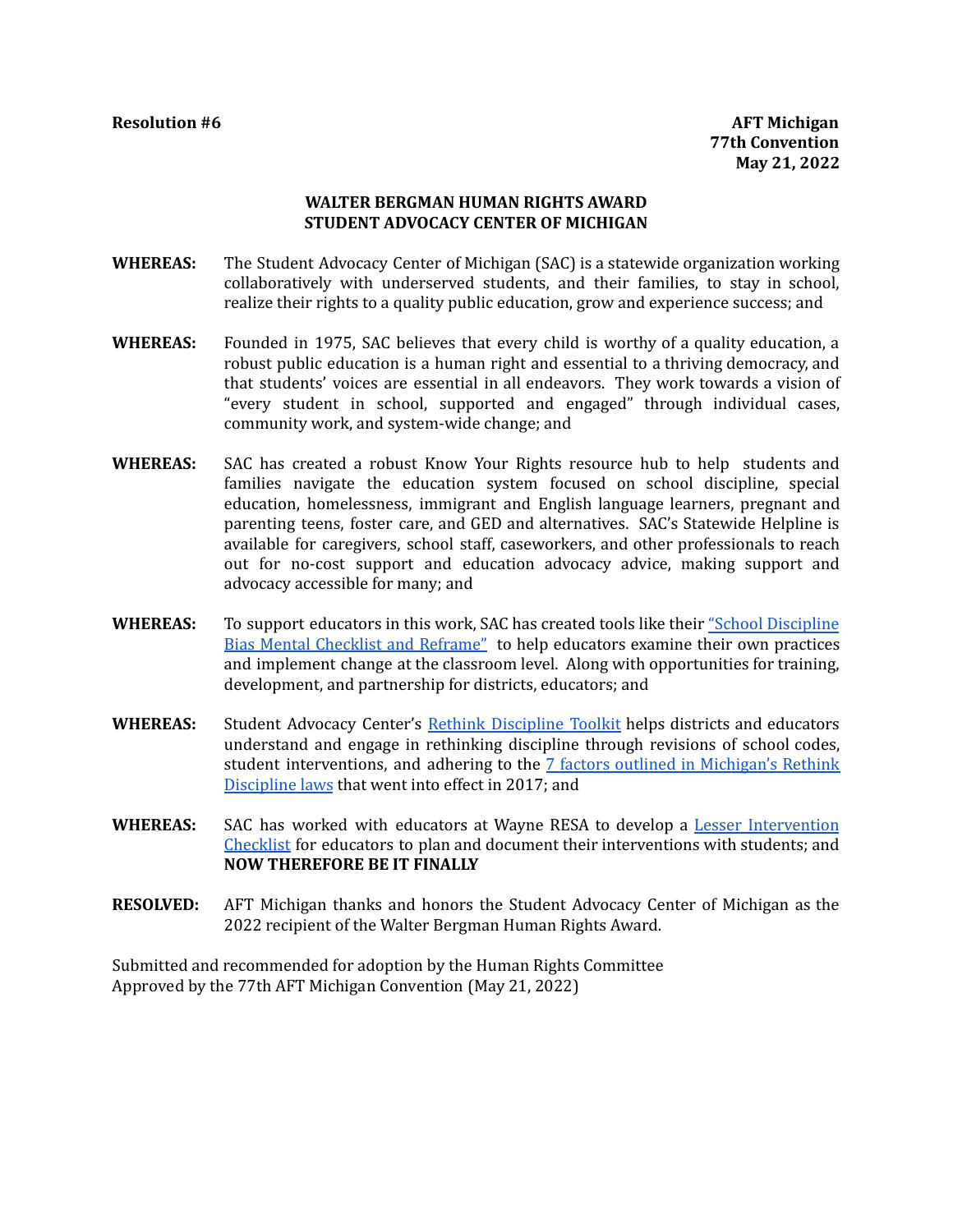# **CREATING A "CRADLE THROUGH COLLEGE PIPELINE" THAT HELPS ALL STUDENTS SUCCEED**

- **WHEREAS:** Black, Indigenous, and other students of color have historically been marginalized, pushed out, and harmed by policing and the punitive systems within public education; and,
- **WHEREAS:** Black students are disproportionately impacted by punitive practices including behavioral interventions, dress codes, suspensions and expulsions, and police presence on campuses; and
- **WHEREAS:** The consequences students face because of biased and unjust systems are far reaching and impact not only their educational outcomes, but their life trajectories as well; and
- **WHEREAS:** Without equitable policies and fully funded wraparound supports and resources in place many educators feel overwhelmed by the increasing care tasks and wraparound responsibilities put on them in addition to daily instruction for students; and
- **WHEREAS:** As educators who interact daily with students in PreK-12 classrooms and higher education campuses across Michigan, we should play a role in disrupting and dismantling the policies, structures, and day-to-day interactions that lead to the criminalization of students and replacing it with a "cradle through college" pipeline that maximizes successful outcomes for all children and communities; and
- **WHEREAS:** Resources and programs which include bridge programs for incoming students, prison education partnerships, and support for first-generation college students on campuses are often insufficiently funded and result in Black, Indigenous, and other students of color feeling unsupported and leading to lower college graduation rates; and
- **WHEREAS:** We need changes at multiple levels--from individual members learning about and interrupting their biases, to school districts, colleges and universities changing policies, to state government changing legislation; and **NOW THEREFORE BE IT**
- **RESOLVED:** That AFT Michigan will develop training and learning opportunities for members in all constituencies to examine their pedagogical practices as they relate to creating humanizing and empowering environments for students, communities, and institutions; and **NOW THEREFORE BE IT FURTHER**
- **RESOLVED:** That AFT Michigan will support locals in partnering with administration and justice organizations, such as the [Student Advocacy Center of Michigan,](https://www.studentadvocacycenter.org/) to identify issues and advocate for more equitable processes and policies; and **NOW THEREFORE BE IT FURTHER**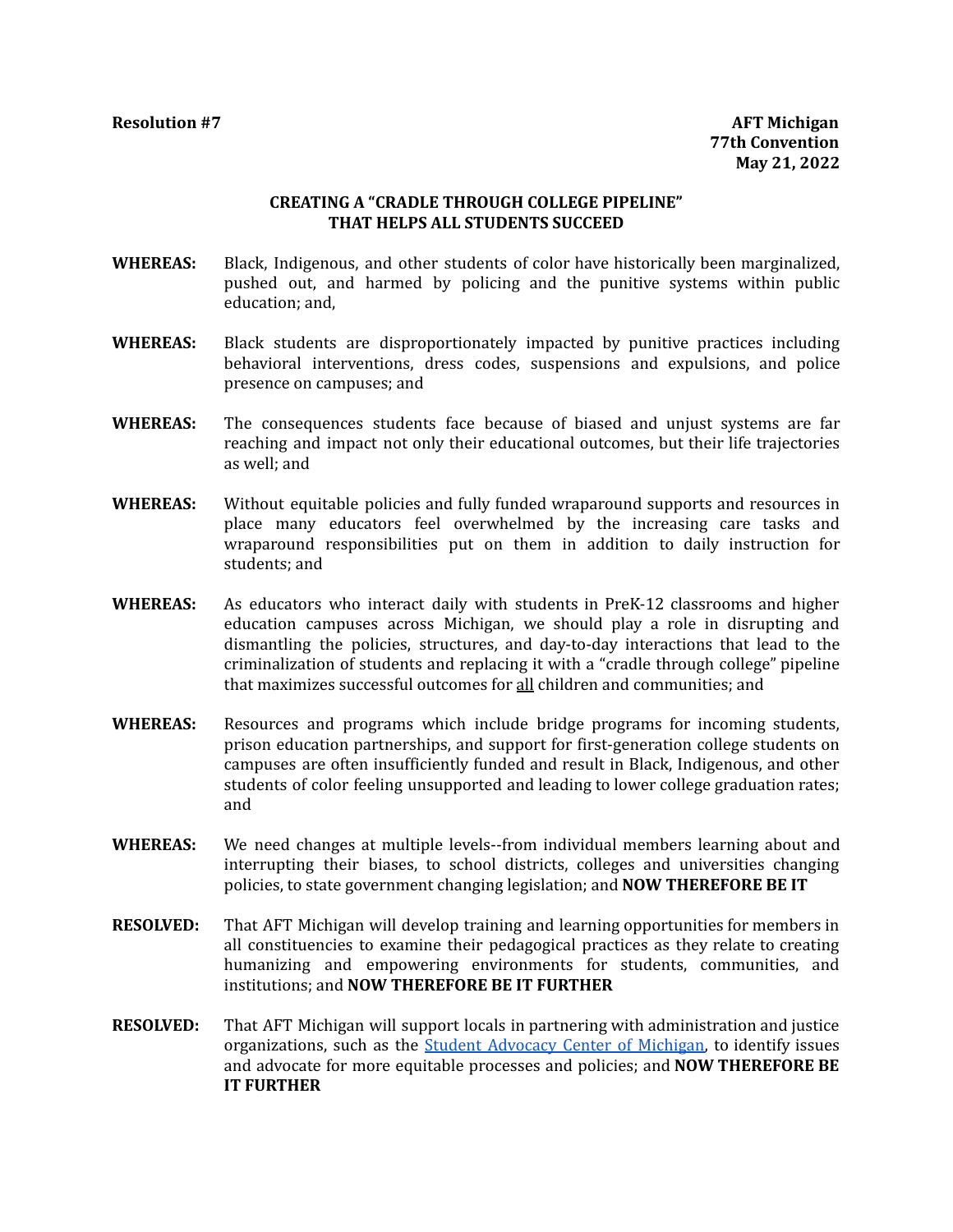- **RESOLVED:** AFT Michigan will advocate for education programs to prepare pre-service educators with responsive, justice-centered mindsets and practices that support students and communities across Michigan; and **NOW THEREFORE BE IT FINALLY**
- **RESOLVED:** That AFT Michigan encourages locals to engage with administration about discipline, security and policing practices on their campuses.

Submitted by:

Lakia Wilson-Lumpkins, Detroit Federation of Teachers #231 Terrence Martin, Detroit Federation of Teachers #231 Marcus Walton, Detroit Federation of Teachers #231 Lincoln Stocks, Eastpointe Federation of Educators # 698 Jeff Whittle, Macomb ISD Federation of Paraprofessionals # 6216 Donna Jackson, Detroit Federation of Paraprofessionals #2350 Megan Hohensee, Warren Woods Paraprofessionals #4706 Jodi Monday, Association of Adjunct Faculty at MCC #6533 Kerri Barnett, WCCC P&AA #4467 Daric Thorne, EMU Federation of Teachers #9102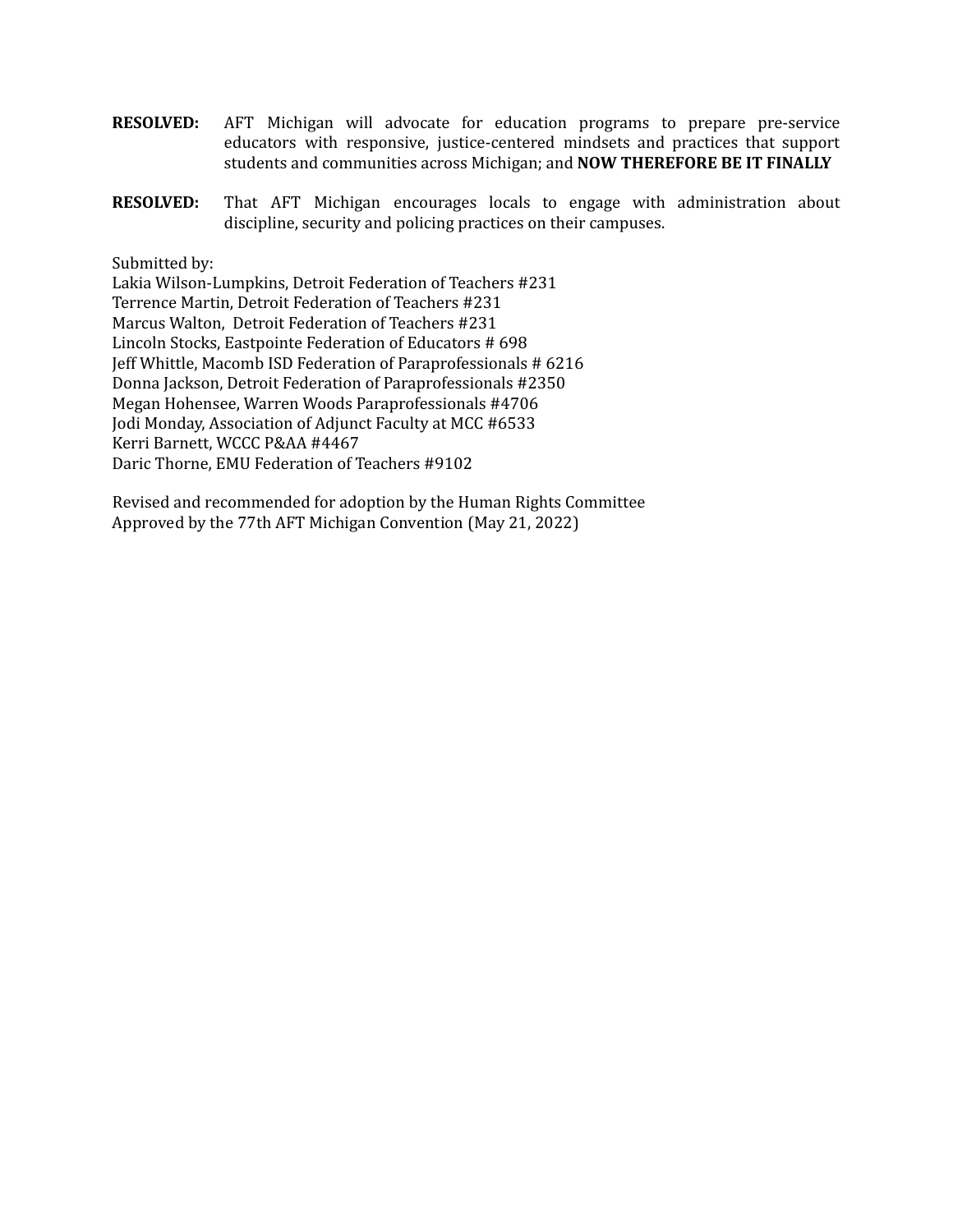# **LANGUAGE IN USE WITH, FOR, AND ABOUT UNION MEMBERS, REGARDING GENDER AND SEXUAL IDENTITY**

#### **GENDER INCLUSIVE LANGUAGE**

- **WHEREAS:** Given the history of long-lasting and continued climates of hostility toward gender and sexual minorities and AFT's commitment to diversity and equality; and
- **WHEREAS:** There are members of the union whose identities do not fall within the male/female gender binary (e.g., genderfluid, non-binary, genderqueer, Two Spirit, agender, et cetera); and
- **WHEREAS:** The current common usage of gendered terminology within union spaces (e.g., ladies and gentlemen, union brothers and sisters, men and women, he/she, et cetera) reflects a tacit enforcement of the artificial gender binary; and
- **WHEREAS:** The union as an institution exists for the greater good of the entirety of its constituency and should reflect and protect the identities of all members of the union; and
- **WHEREAS:** Usage of language which enforces a male/female binary is unnecessarily exclusive of union members who do not identify with those categories and can unintentionally reinforce gender stereotypes; such language can be easily changed to become universally inclusive; and **NOW THEREFORE BE IT**
- **RESOLVED:** AFT Michigan will officially and formally adopt a policy of including non-gendered terminology when addressing the union body (e.g., brothers, sisters, and siblings; folks) in emails, press releases, and other methods of communication; and **NOW THEREFORE BE IT FINALLY**
- **RESOLVED:** Where it applies, AFT Michigan will recommend using gender neutral nouns and pronouns in contract language.

Submitted by:

James R. McQuaid, WSU Graduate Employees Organizing Committee #6123 Meredith Kahn, UM Lecturers' Employee Organization #6244 Debra Bondy, Detroit Federation of Teachers #231 Sara Van Wormer, Macomb CC Faculty Organization #6526 Kate Birdsall, MSU Union of Nontenure-Track Faculty #1855 Lori Chapman, Macomb CC Faculty Organization #6526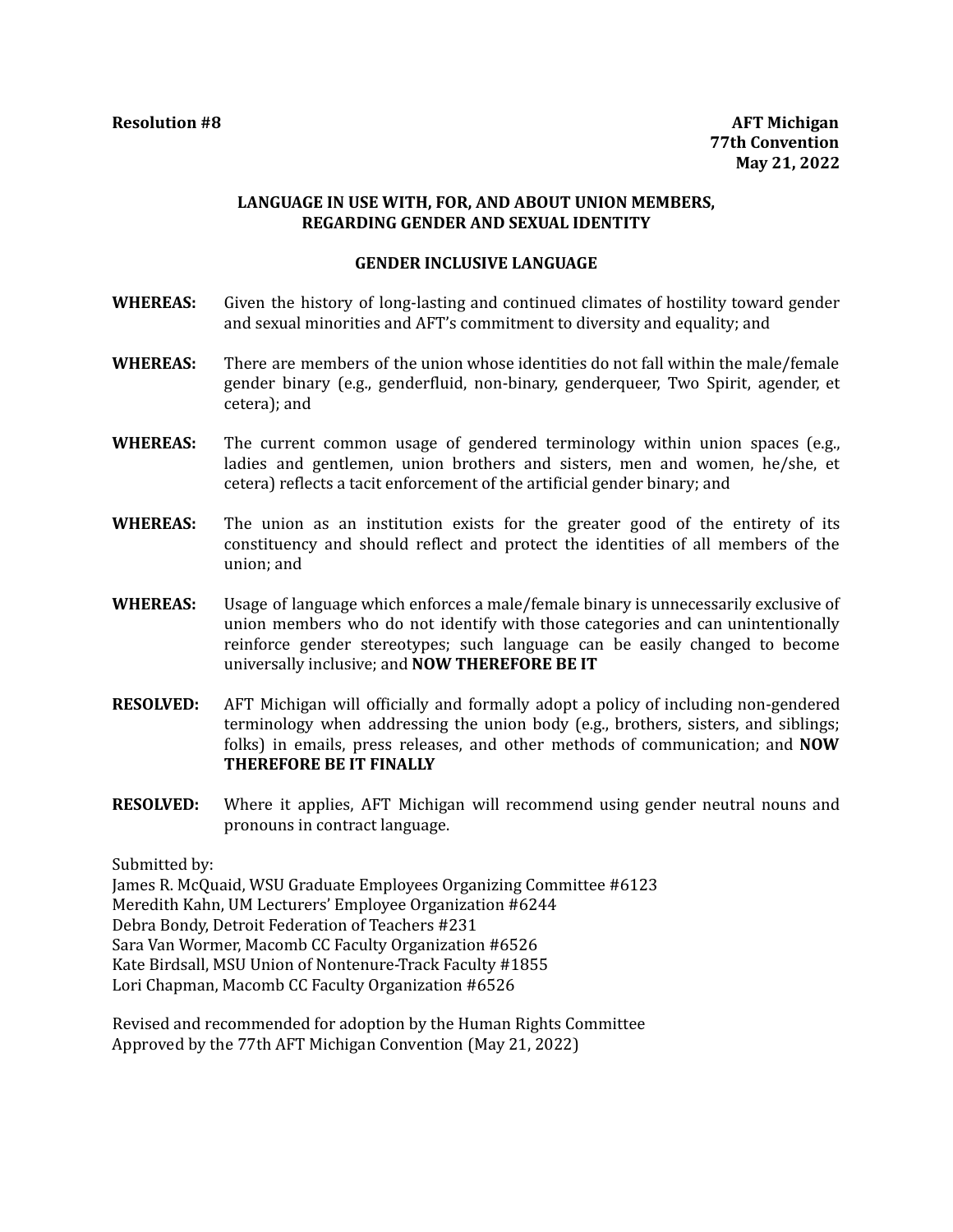## **GREEN SCHOOLS FOR SAFE & HEALTHY COMMUNITIES**

- **WHEREAS:** Climate change is a crisis affecting communities here in Michigan and all over the world, with particularly devastating impacts on frontline communities of color; and
- **WHEREAS:** After decades of underfunding, disinvestment and deferred maintenance, many buildings of our nation's public schools and colleges are crumbling. More than 50% of our public school buildings in the U.S. are at least 50 years old and need major renovations to deal with issues like leaking roofs, broken air-conditioning, outdated HVAC systems, mold or mildew issues, and poor air quality; and
- **WHEREAS:** Too many of these buildings are unhealthy and unsafe for students and staff, creating health impacts with immediate and long-term effects; and
- **WHEREAS:** Outdated school facilities are also major polluters. Nationwide, public schools burn as much carbon as 18 coal-fired power plants and use approximately \$8 billion in energy every year. Decarbonizing schools is key to meeting our climate targets and addressing climate change; and
- **WHEREAS:** Green and sustainable schools create a healthy environment that is conducive to learning while saving energy resources and money. Studies show a strong positive relationship between overall building conditions and student achievement. They can also save money -- schools and colleges currently spend more money every year on energy and utility costs exceeding the combined cost of supplies and books; and
- **WHEREAS:** Green schools focus on improvements in site selection, use of daylight, indoor air quality, thermal comfort, acoustics and classroom design—all of which have an important impact on the ability of students to learn, teachers to teach, and staff to do their jobs; and
- **WHEREAS:** With billions of federal dollars available, school districts are in a position to make generational investments in building a carbon-free future by providing safe & healthy buildings for teaching and learning; and
- **WHEREAS:** By coupling investments with union training provisions and strong labor and equity standards, school decarbonization could create millions of good-paying union careers that help reverse the racial wage gap and economic inequality; and
- **WHEREAS:** If we focus on prioritizing renovating and rebuilding schools in frontline communities of colo**r**, we can also help advance racial justice and ensure the benefits of our climate investments flow to under-resourced communities; and **NOW THEREFORE BE IT**